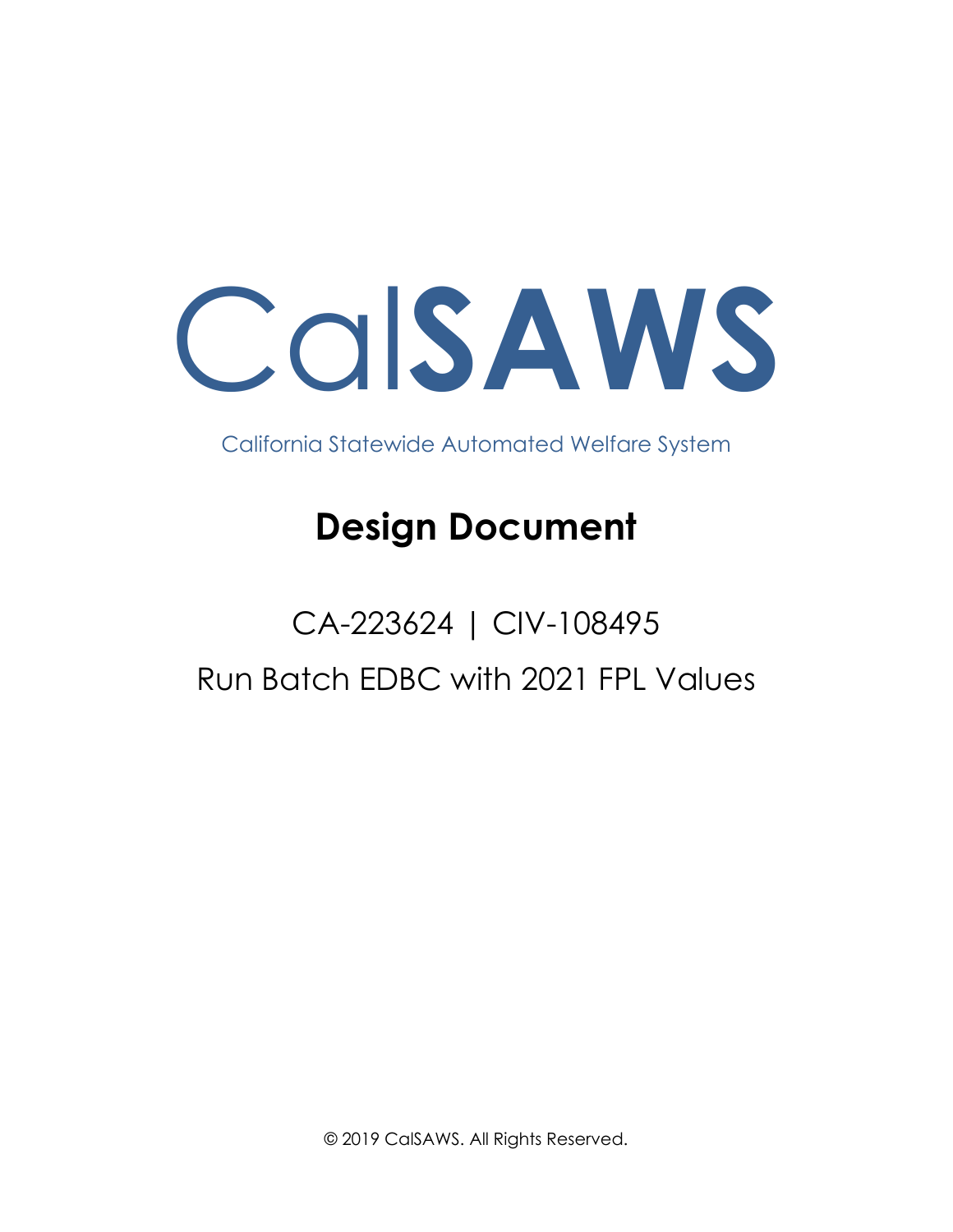|                | <b>DOCUMENT APPROVAL HISTORY</b> |                                                                                                     |
|----------------|----------------------------------|-----------------------------------------------------------------------------------------------------|
| <b>CalSAWS</b> | Prepared By                      | Tisha Mutreja                                                                                       |
|                |                                  | Reviewed By   Derek Goering, Prashant Goel, Naga Chinduluru,<br>Geetha Ramalingam, William Baretsky |

| <b>DATE</b> | <b>DOCUMENT</b><br><b>VERSION</b> | <b>REVISION DESCRIPTION</b>                                                             | <b>AUTHOR</b>      |
|-------------|-----------------------------------|-----------------------------------------------------------------------------------------|--------------------|
| 01/08/2021  | 1.0                               | <b>Initial Draft</b>                                                                    | Tisha Mutreja      |
| 01/19/2021  | 1.1                               | Added Medicare Part B Premium<br>update                                                 | Tisha Mutreja      |
| 01/25/2021  | 1.2                               | Added policy and updated Data<br>Volume                                                 | Tisha Mutreja      |
| 01/26/2021  | 1.3                               | <b>Added Implementation Dates</b>                                                       | Tisha Mutreja      |
| 01/28/2021  | 1.4                               | <b>Added Policy</b>                                                                     | Tisha Mutreja      |
| 02/11/2021  | 1.5                               | <b>Added MAGI RE DER column to</b><br><b>Read-Only list and formatted</b><br>throughout | Renee<br>Gustafson |
| 02/16/2021  | 1.6                               | <b>Replaced Monthly FPL Chart</b><br>attachment with newest version from<br><b>DHCS</b> | Renee<br>Gustafson |
|             |                                   |                                                                                         |                    |
|             |                                   |                                                                                         |                    |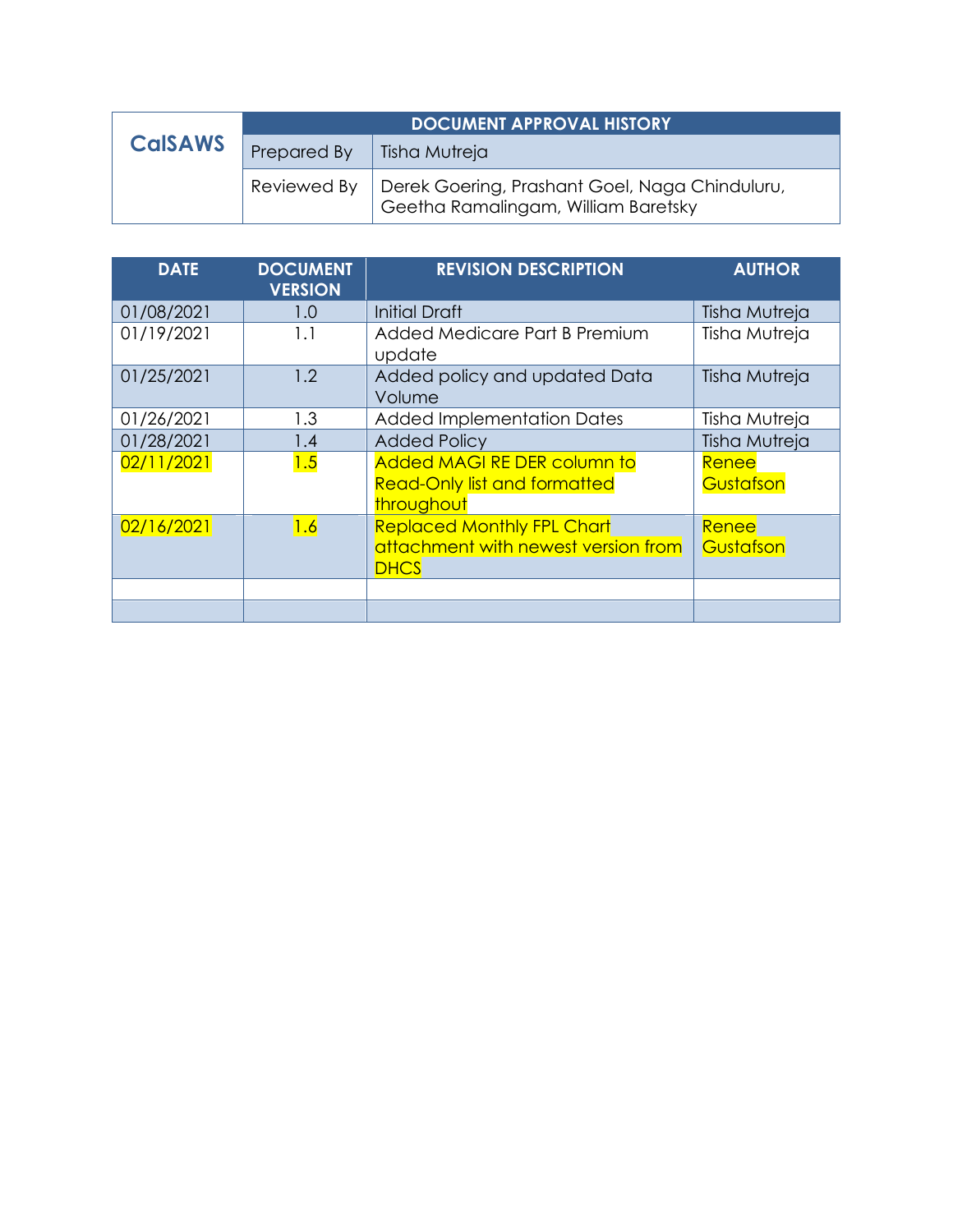# **Table of Contents**

| 2 |       |                                                                     |  |
|---|-------|---------------------------------------------------------------------|--|
|   |       | 2.1 Run Batch EDBC to apply FPL COLA values to Medi-Cal Programs  6 |  |
|   | 2.1.1 |                                                                     |  |
|   | 2.1.2 |                                                                     |  |
|   | 2.1.3 |                                                                     |  |
|   | 2.1.4 |                                                                     |  |
|   | 2.1.5 |                                                                     |  |
|   | 2.1.6 |                                                                     |  |
|   | 2.1.7 |                                                                     |  |
|   |       |                                                                     |  |
|   | 2.2.1 |                                                                     |  |
|   | 2.2.2 |                                                                     |  |
| 3 |       |                                                                     |  |
| 4 |       |                                                                     |  |
|   |       |                                                                     |  |
| 5 |       |                                                                     |  |
|   |       |                                                                     |  |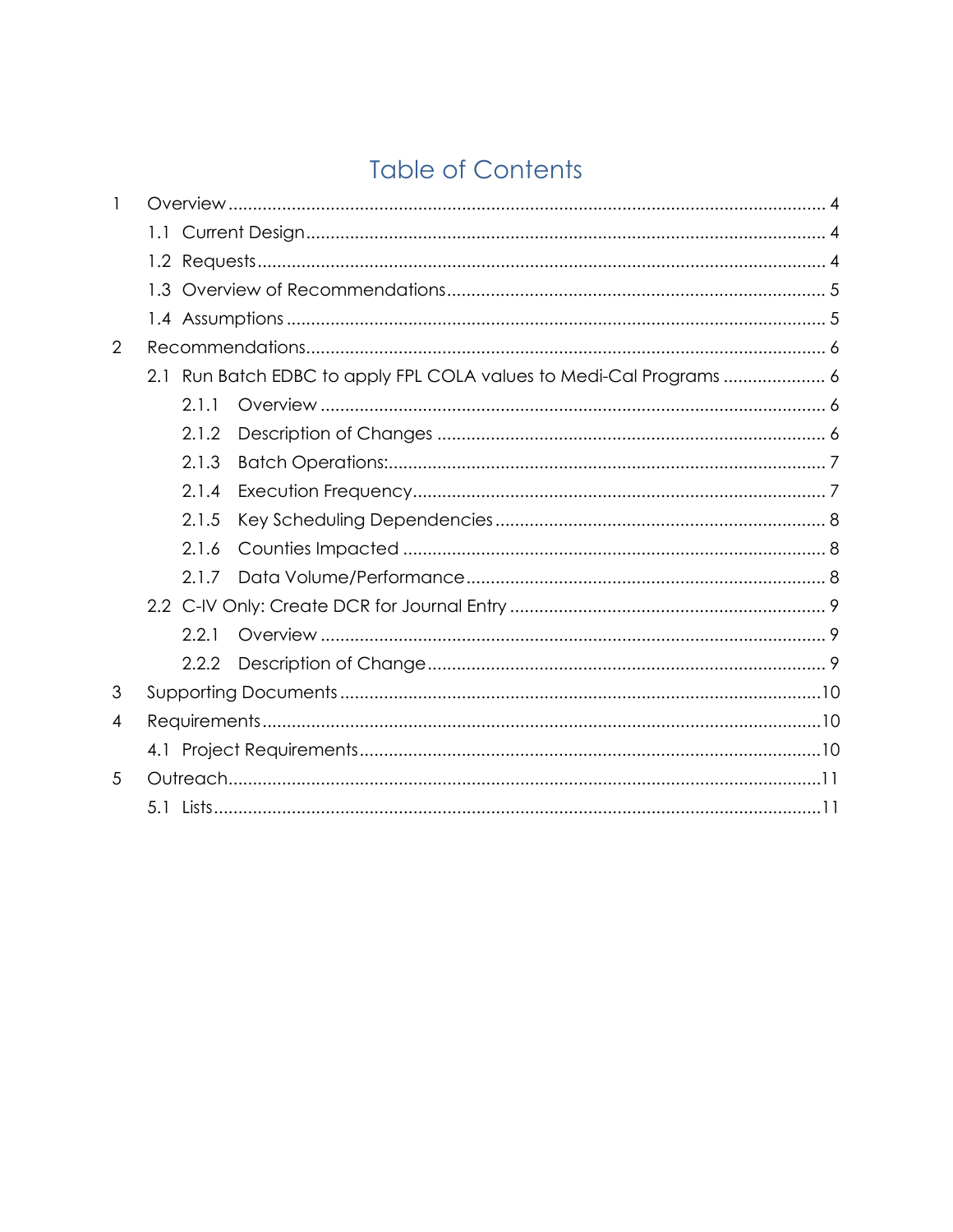### <span id="page-3-0"></span>**1 OVERVIEW**

With release 21.02.23, the System was updated with the 2021 Federal Poverty Level (FPL) values based on ACWDL 21-01. Any 2021 Medi-Cal EDBC run prior to the update used the previous 2020 FPL values. This SCR will automate re-running Medi-Cal EDBC for 2021 benefit months to update the budget to use the 2021 values per the directive in the ACWDL.

#### <span id="page-3-1"></span>**1.1 Current Design**

With CA-223627[/CIV-108496](https://c-iv.change.calsaws.net/browse/CIV-105301) the System updated the 2021 FPL values based on ACWDL 21-01. Any 2021 Medi-Cal EDBC run prior to the update used the 2020 FPL values per ACWDL 20-03.

The System also updated records with Medicare Part B Premium amount to \$148.50 for records with current amount less than \$144.60 and Payment Method as 'State'.

#### **CalSAWS only:**

For FPL COLA - Current Batch EDBC functionality allows Batch EDBC with Sub-Type Code 'PL' to automatically add a standard Journal Entry to cases processed by Batch EDBC with:

**Short Description:** Batch EDBC ran for [MONTH/YEAR].

**Long Description:** Batch EDBC ran for [MONTH/YEAR]. Batch EDBC processed for the Medi-Cal program for the following reasons: Annual FPL Limit Changes

For SSA COLA - A standard Journal Entry will be created automatically based on the Sub Type code = 'CT942-SA' – Annual SSA COLAs and Related Changes when the batch is run.

#### <span id="page-3-2"></span>**1.2 Requests**

- 1. Run Batch EDBC for Medi-Cal cases in accordance with ACWDL 21-01 so that the new FPL values are correctly applied. The effective date of the 2021 FPL values vary as follows:
	- Effective retroactively to January 01, 2021
		- o Applicants and recipients in Medicare Savings Programs (MSP): Qualified Medicare Beneficiary (QMB), Specified Low-Income Medicare Beneficiary (SLMB), Qualified Individual 1 (QI-1) who do not receive Title II - Retirement, Survivors and Disability Insurance (RSDI) income
	- Effective retroactively to March 01, 2021
		- o Applicants and recipients in MSP (QMB, SLMB, QI-1) who are receiving Title II - RSDI income
	- Effective April 01, 2021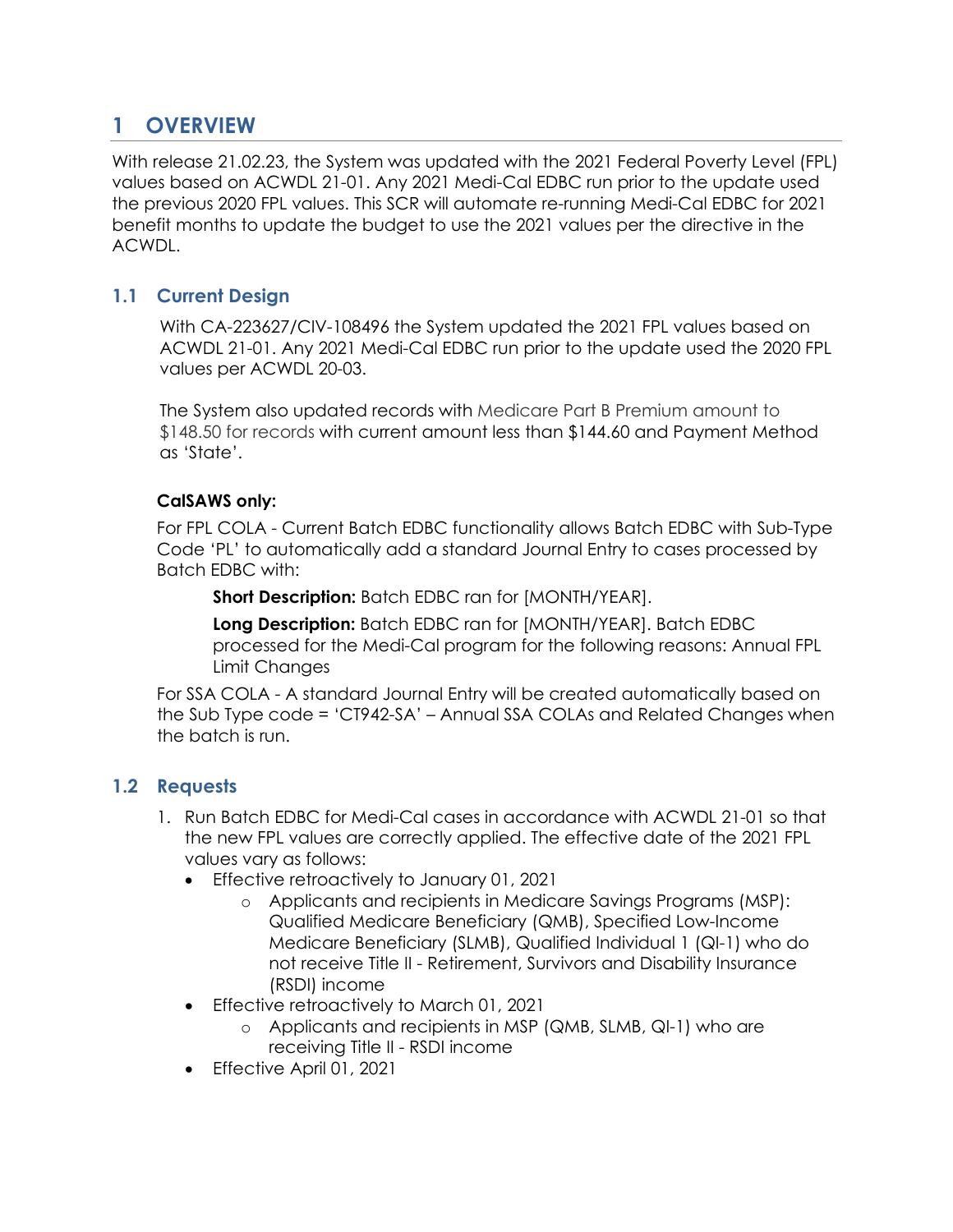- o Applicants in an active, Non-MAGI program not included in the groups above
- **CalSAWS only:** Exclude Medi-Cal cases from Batch EDBC processing if the Medi-Cal program is assigned to a DCFS worker.
- 2. Medicare Part B Premium amount was updated to \$148.50 for records with current amount less than \$144.60 and Payment Method as 'State' with CA-223627/CIV-108496. Run Batch EDBC on updated records.
- 3. **C-IV only:** Create a Journal with 'FPL COLA' reason for the FPL COLA Batch cases, and with 'SSA COLA' reason for cases run due to Medicare Part B Payment Method update.
- 4. Provide lists of cases to the county when a case or individual is discontinued from Medi-Cal, a Medi-Cal EDBC is Read-Only or when a case is not processed through Batch EDBC either from being skipped or because a MAGI Determination was requested on the case, but Medi-Cal EDBC has never been run against any MAGI Determination.

#### <span id="page-4-0"></span>**1.3 Overview of Recommendations**

**CalSAWS only**: On March 13, 2021, after scheduled batch completes run Batch EDBC to apply updated FPL COLA values to Medi-Cal programs. Generate lists to aid the counties after Batch EDBC completes.

**C-IV only**: On March 13, 2021, place scheduled batch on hold and operationally run Batch EDBC to apply updated FPL COLA values to Medi-Cal programs. Create journals to document the Batch EDBC. Generate lists to aid the counties after Batch EDBC completes.

#### <span id="page-4-1"></span>**1.4 Assumptions**

- 1. Batch EDBC will use the existing MAGI Determination which is relevant to the benefit month and will not trigger a new Eligibility Determination Request (EDR) to CalHEERS.
- 2. **CalSAWS only**: DCFS Medi-Cal programs will be identified through the worker associated to the program. The workers for DCFS programs are associated to positions that have unit department type of "DCFS". These workers can be identified by the prefix of "19**DC**" in their worker ID numbers.
- 3. **C-IV only**: March 13, 2021, will be a system down day and Batch EDBC will run throughout normal business hours.
- 4. No changes to Medi-Cal NOAs are required for this effort.
- 5. Batch EDBC process skips any overridden budgets.
- 6. With SCRs CA-215211 and CIV-106907, Negative Impacts in Batch EDBC are prevented for Medi-Cal Beneficiaries due to Public Health Crisis/Natural Disaster which saves EDBC as 'Read-Only' with Read-Only Reason of "Protection due to Public Health Crisis/Natural Disaster".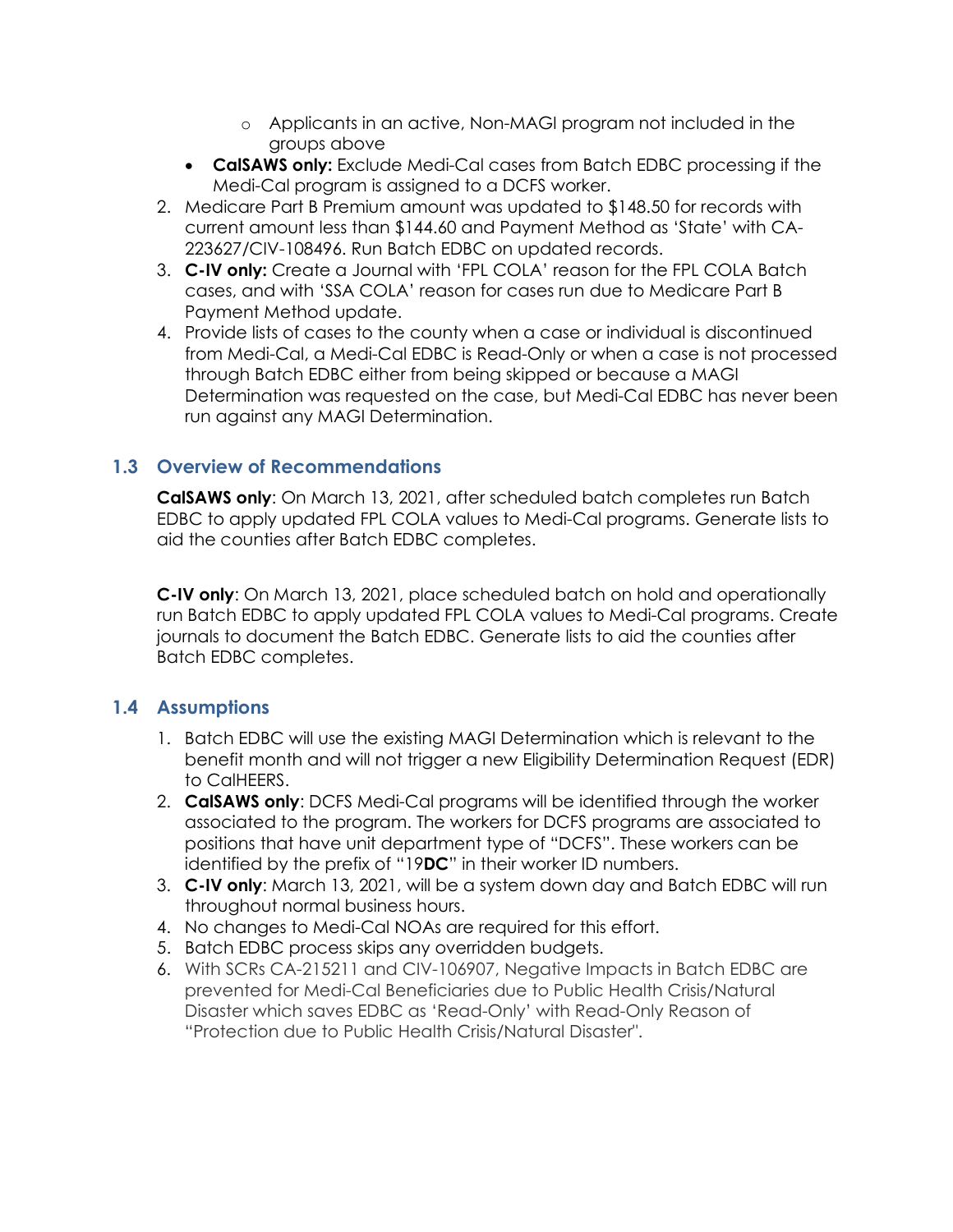### <span id="page-5-0"></span>**2 RECOMMENDATIONS**

#### <span id="page-5-2"></span><span id="page-5-1"></span>**2.1 Run Batch EDBC to apply FPL COLA values to Medi-Cal Programs**

#### **2.1.1 Overview**

- 1. Identify cases for which Batch EDBC must run for 2021 benefit months as described in Section 1.2 Requests to apply the updated amounts. Insert the identified cases into SYS\_TRANSACT for Batch EDBC processing.
- 2. Operationally execute Batch EDBC. Batch EDBC will run only for the cases identified.

#### <span id="page-5-3"></span>**2.1.2 Description of Changes**

1. Identify cases for Batch EDBC processing by inserting a record into SYS TRANSACT for Medi-Cal Program(s) only with below mentioned Run Reason and Sub Type Code for the specified benefit months processed until come-up month for all Active Medi-Cal programs that meet the following requirements (A-C):

| <b>System</b>  | <b>Run Reason</b>    | Code Table      | <b>Sub Type Code</b> |
|----------------|----------------------|-----------------|----------------------|
| <b>CalSAWS</b> | Medi-Cal FPL<br>COLA | <b>CT744 ML</b> |                      |
| C-IV           | FPI COI A            | CT744 FP        |                      |

#### **A. Benefit Months: January and February 2021**

- i. Medi-Cal EDBC has not been processed for January 2021 and February 2021 since updated 2021 FPL values have been deployed to production with CA-223627 and CIV-108496.
- ii. There is a Regular Medi-Cal EDBC for the program for the month being run where there exists at least one individual receiving aid from MSP (QMB, SLMB, or QI-1).
- iii. None of the individuals receiving aid from MSP receive Title II Retirement, Survivors and Disability Insurance (RSDI) income.
- iv. If MAGI has been requested on the case, a Medi-Cal EDBC has been run against at least one MAGI Determination.
- v. **CalSAWS only**: The program is not assigned to a DCFS worker.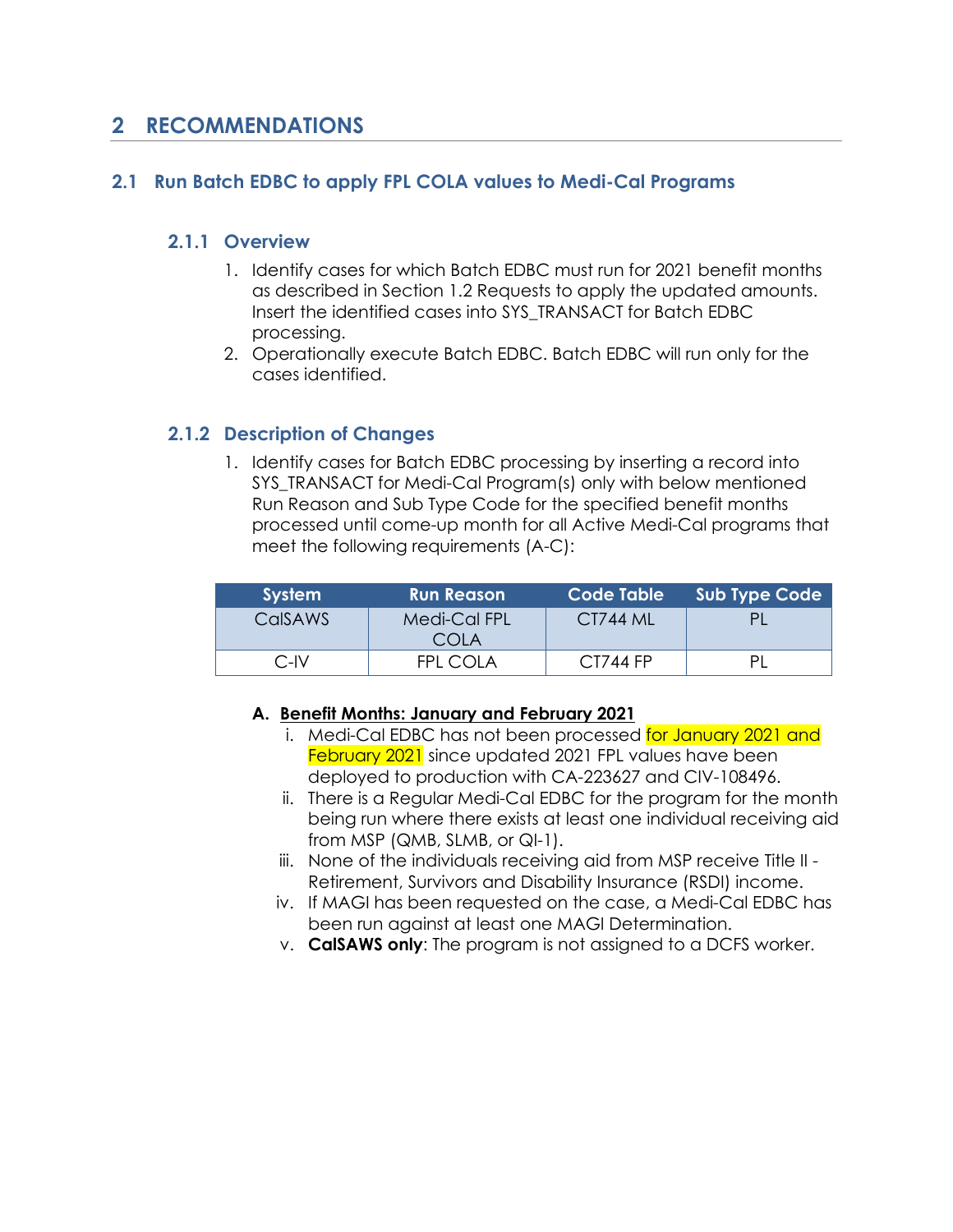#### **B. Benefit Months: March 2021**

- i. Medi-Cal EDBC has not been processed for March 2021 since updated 20201 FPL values have been deployed to production with CA-223627 and CIV-108496.
- ii. There is a Regular Medi-Cal EDBC for the program for the month being run where there exists at least one individual receiving aid from MSP (QMB, SLMB, or QI-1).
- iii. If MAGI has been requested on the case, a Medi-Cal EDBC has been run against at least one MAGI Determination.
- iv. **CalSAWS only**: The program is not assigned to a DCFS worker.

#### **C. Benefit Month: April 2021**

- i. Medi-Cal EDBC has not been processed for April 2021 since updated 2021 FPL values have been deployed to production with CA-223627 and CIV-108496.
- ii. There exists at least one individual on the program receiving Non-MAGI Medi-Cal aid.
- iii. If MAGI has been requested on the case, a Medi-Cal EDBC has been run against at least one MAGI Determination.
- iv. There are no individuals on the Medi-Cal program receiving aid with an Express Lane aid code.
- v. **CalSAWS only**: The program is not assigned to a DCFS worker.
- 2. Run Batch EDBC January 2021 through and including April 2021 with 'SSA COLA' Run Reason for SSA COLA Medi-Cal cases updated with SCR CA-223627/CIV-108496 recommendation #3
- 3. Generate lists to aid the counties after Batch EDBC completes (see Outreach section 5.1)

#### <span id="page-6-0"></span>**2.1.3 Batch Operations:**

#### **Steps of Operation:**

- i. Identify cases for Batch EDBC processing as mentioned in section 2.1.2.1(A-C) and 2.1.2.2
- ii. Operationally execute Batch EDBC processing.

#### <span id="page-6-1"></span>**2.1.4 Execution Frequency**

This is a one-time change.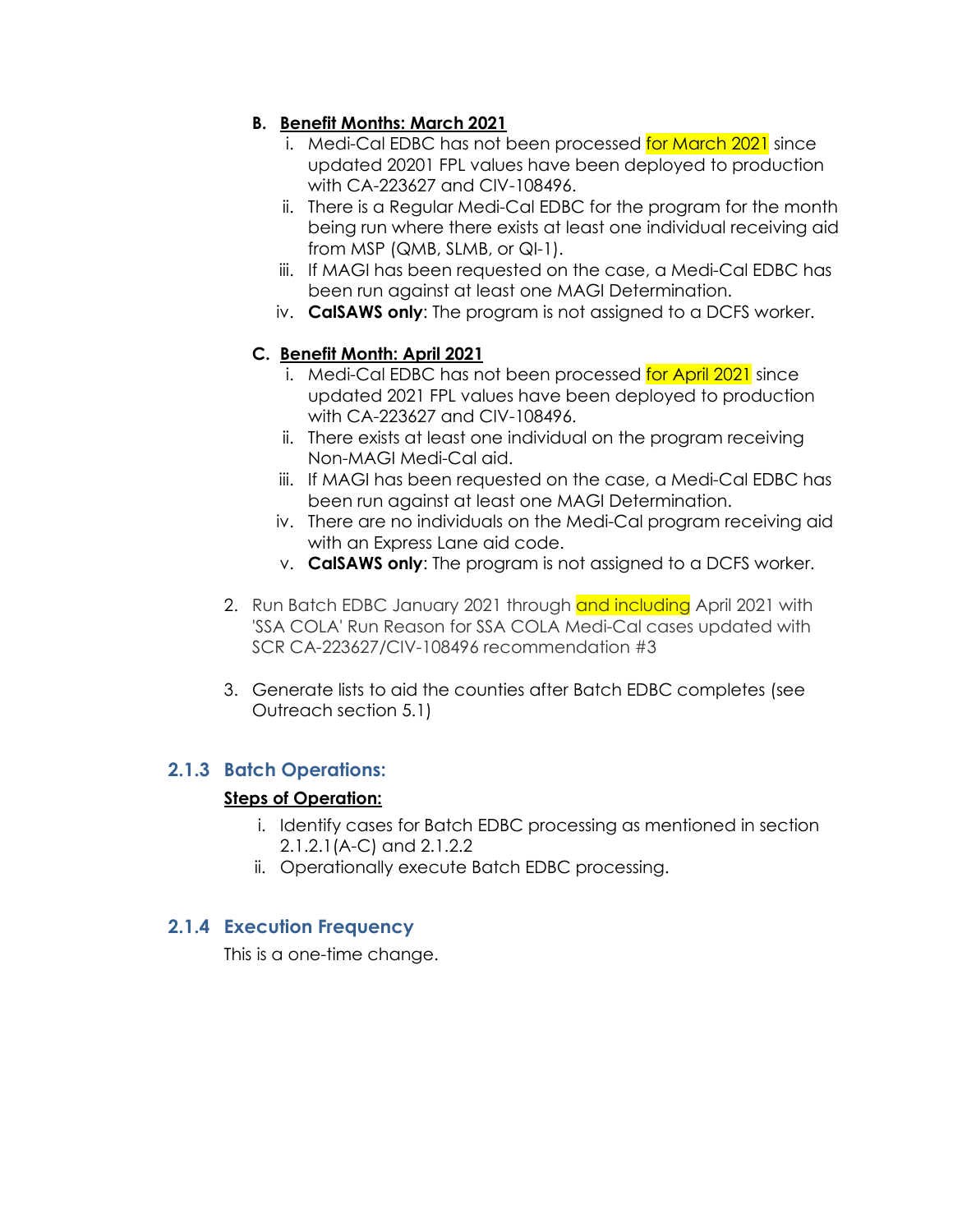#### <span id="page-7-0"></span>**2.1.5 Key Scheduling Dependencies**

**CalSAWS only**: Expected start of Batch EDBC processing is on March 13, 2021 during Regular Batch Operation hours.

**C-IV only**: Expected start of Batch EDBC processing is on March 13, 2021 6:00 AM and Expected completion of Batch EDBC processing is on March 13, 2021 4:00 PM.

#### <span id="page-7-1"></span>**2.1.6 Counties Impacted**

All 40 counties.

#### <span id="page-7-2"></span>**2.1.7 Data Volume/Performance**

Batch EDBC will run approximately below mentioned Medi-Cal EDBCs for the months of January 2021 through and including April 2021 for 2021 FPL COLA updates.

| <b>BENEFIT MONTH</b> | C-IV    | <b>CalSAWS</b> |
|----------------------|---------|----------------|
| January, 2021        | 17,303  | 83,742         |
| February, 2021       | 17,279  | 83,431         |
| March, 2021          | 163,463 | 234,787        |
| April, 2021          | 314,051 | 422,814        |
| <b>TOTAL</b>         | 512,096 | 824,774        |

Batch EDBC will run approximately below mentioned Medi-Cal EDBCs for the months of January 2021 through and including April 2021 for Medicare Part B Premium amount updates.

|              | C-IV   | <b>CalSAWS</b> |
|--------------|--------|----------------|
| <b>TOTAL</b> | 49,088 | 10,004         |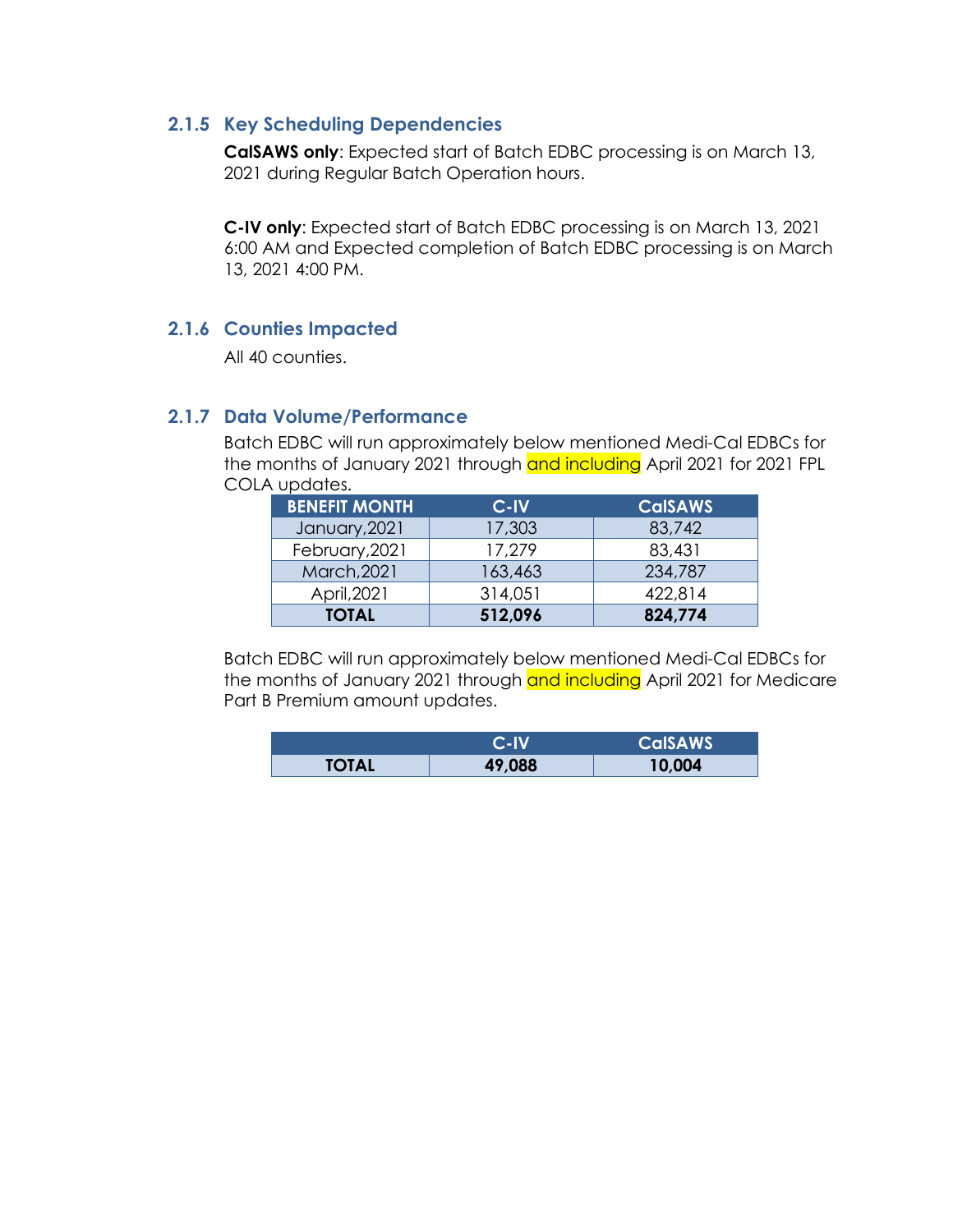#### <span id="page-8-1"></span><span id="page-8-0"></span>**2.2 C-IV Only: Create DCR for Journal Entry**

#### **2.2.1 Overview**

- 1. In **CalSAWS**, a standard Journal Entry will be created when Batch EDBC is run for FPL COLA based on Sub Type code = 'PL'. In C-IV, a standard journal will be created by a data change request.
- 2. In **CalSAWS**, a standard Journal Entry will be created automatically based on the Sub Type code = 'CT942-SA' – Annual SSA COLAs and Related Changes when the batch is run. In C-IV, a standard journal will be created by a data change request.

#### <span id="page-8-2"></span>**2.2.2 Description of Change**

1. Create a DCR to insert a journal with the following information for each case processed through the one-time batch process for recommendation 2.1.2.1. There will be only one journal per case, per benefit month successfully processed.

**Journal Category: Eligibility** 

**Journal Type**: Batch EDBC

**Short Description**: Batch EDBC ran for [MONTH/YEAR].

**Long Description**: Batch EDBC ran for [MONTH/YEAR]. Batch EDBC processed for the [Program Type] for the following reasons: 2021 FPL COLA and related changes

2. Create a DCR to insert a journal with the following information for each case processed through the one-time batch process for recommendation 2.1.2.2. There will be only one journal per case, per benefit month successfully processed. **Journal Category: Eligibility Journal Type**: Batch EDBC **Short Description**: Batch EDBC ran for [MONTH/YEAR]. **Long Description**: Batch EDBC ran for [MONTH/YEAR]. Batch EDBC processed for the [Program Type] for the following reasons: 2021 SSA COLA and related changes

**Note:** The Journal record created from recommendation#2.2.2.1 and recommendation#2.2.2.2 will append into one journal entry if overlapping records exist in both Batch EDBCs.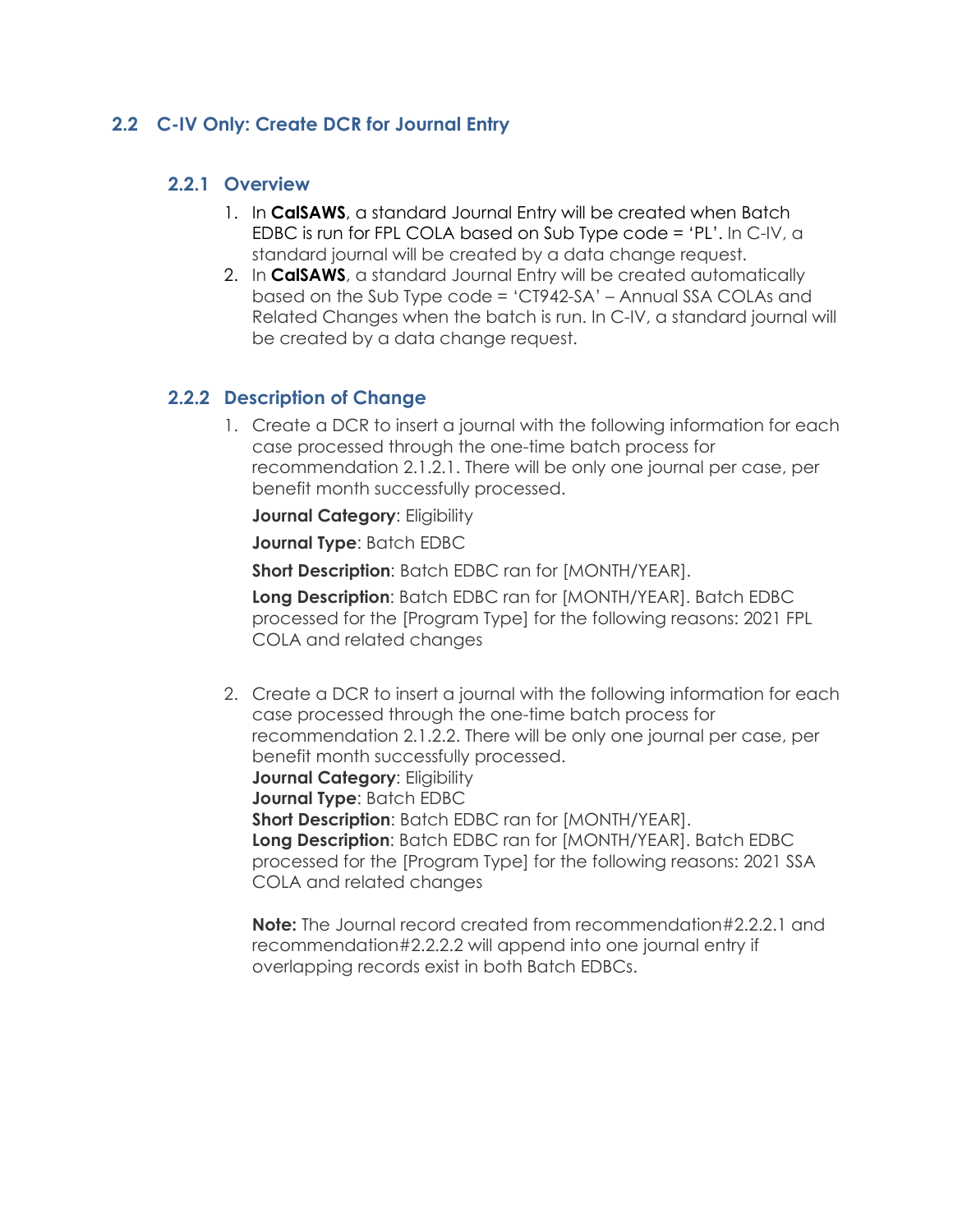# <span id="page-9-0"></span>**3 SUPPORTING DOCUMENTS**

| <b>Number</b>  | <b>Area</b> | <b>Functional Description</b>           | <b>Attachment</b>                                     |
|----------------|-------------|-----------------------------------------|-------------------------------------------------------|
|                | Eligibility | <b>ACWDL 21-01</b>                      | <b>PDF</b><br>ACWDL 21-01.pdf                         |
| $\overline{2}$ | Eligibility | 2021 Monthly FPL Chart 600% Enclosure 1 | 2021 Monthly FPL<br>Chart 600% NEW.PD                 |
| 3              | Eligibility | 2021 Annual FPL Chart 600% Enclosure 2  | <b>PDF</b><br>2021 Annual FPL<br>Chart 600% Enclosure |

# <span id="page-9-1"></span>**4 REQUIREMENTS**

# <span id="page-9-2"></span>**4.1 Project Requirements**

| REQ# | <b>REQUIREMENT TEXT</b>                                                                                                                                                                                                                                  | <b>How Requirement Met</b>                                                                  |
|------|----------------------------------------------------------------------------------------------------------------------------------------------------------------------------------------------------------------------------------------------------------|---------------------------------------------------------------------------------------------|
|      | 2.16.1.2 The LRS shall include an automated<br>method for implementing mass<br>updates triggered by policy changes<br>or mass participant financial<br>changes, including Social Security or<br>Veterans benefits cost of living<br>adjustments (COLAs). | This SCR runs Batch EDBC to update<br>Medi-Cal Eligibility based on the<br>2021 FPL values. |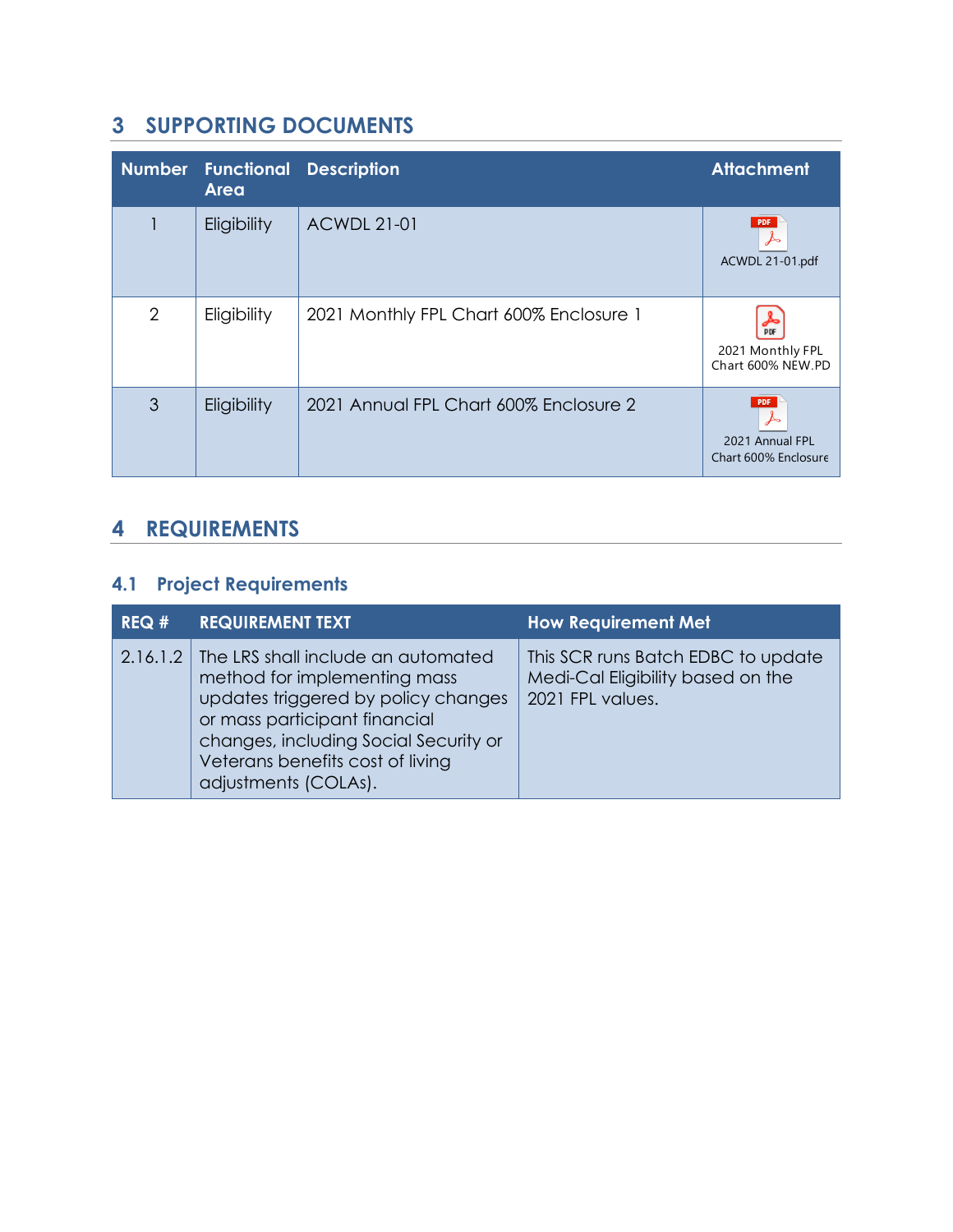# <span id="page-10-0"></span>**5 OUTREACH**

#### <span id="page-10-1"></span>**5.1 Lists**

Generate lists to aid the counties after Batch EDBC completes.

The listing will consist of below standard columns:

- Case Name
- Case Number
- County
- Unit
- Unit Name
- Office Name
- Worker ID

Also, add County Action text mentioned below on the posted list 'County Action' tab.

#### 1. **List Name: Closed Program**

Generate a list of cases in which Batch EDBC resulted in the closure of the Medi-Cal program. Counties can use this list to verify that the program's discontinuance is appropriate. If available, display the closure reason (for example: Calif. Residence).

*Additional Column(s):* Closure Reason, Benefit Month *County Action:* These are likely the result of household changes or ongoing data collection which was not yet processed through EDBC by the user. Since the purpose of this Batch EDBC process was not to close households, review these cases to verify the closure was accurate.

#### 2. **List Name: Closed Individual**

Generate a list of cases in which Batch EDBC resulted in an individual being discontinued from Medi-Cal but the Medi-Cal program remains open. Counties can use this list to verify that the individual's discontinuance is appropriate. If available, display the closure reason.

*Additional Column(s)*: Individual Name, CIN, Closure Reason, Benefit Month *County Action*: These are likely the result of household changes or ongoing data collection which was not yet processed through EDBC by the user. Since the purpose of this Batch EDBC process was not to close individuals, review these cases to verify the closure was accurate.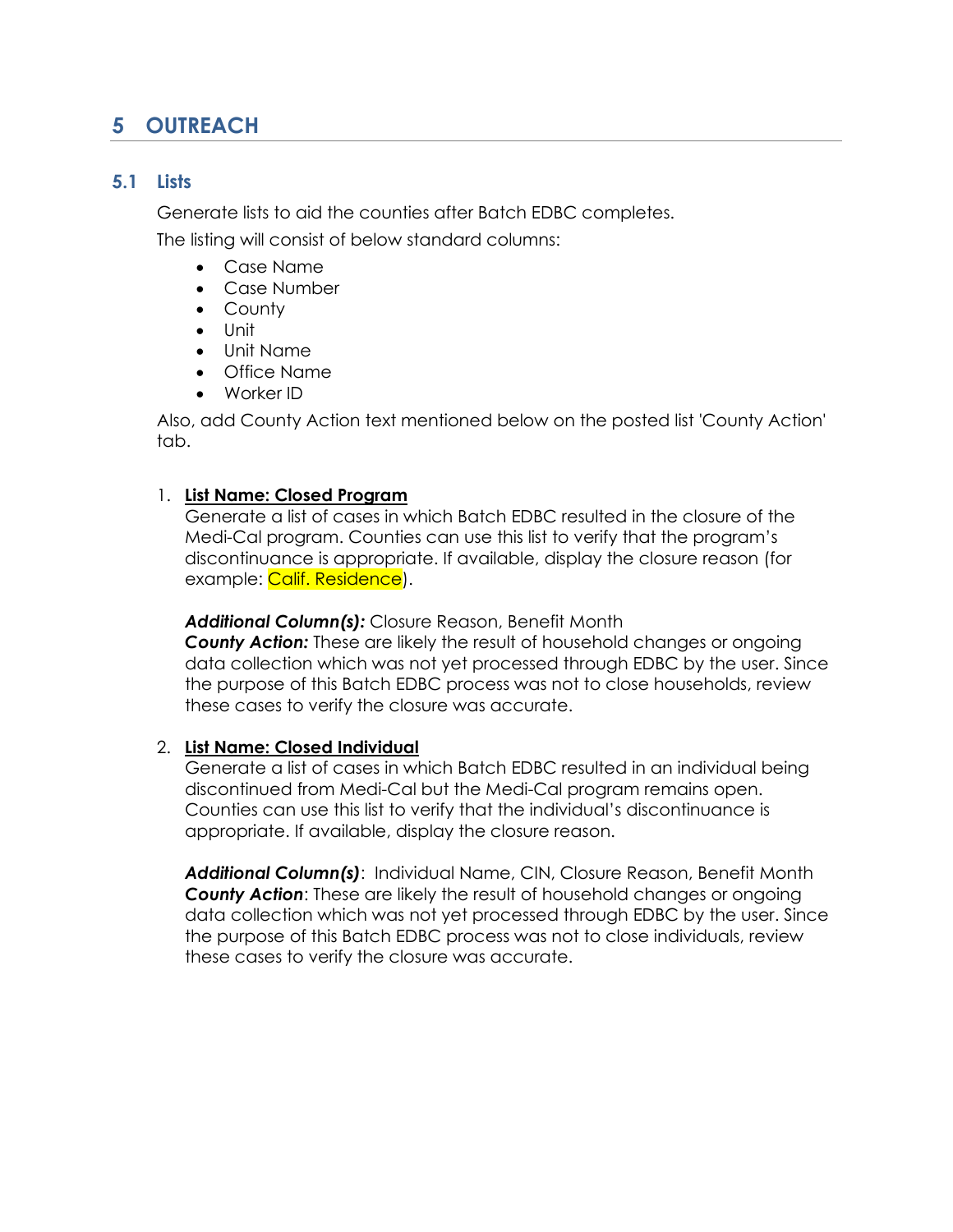#### 3. **List Name: Read-Only EDBC**

Generate a list of cases in which Batch EDBC resulted in a Read-Only Medi-Cal EDBC with all the Read-Only Reasons except the Read-Only Reason of "Protection due to Public Health Crisis/Natural Disaster". Counties can use this list to run Medi-Cal EDBC for those cases and take the appropriate action. For additional column, "MAGI RE DER," the value will be 'Y' if the latest DER for the benefit month is a Batch Renewal (RE) DER with at least one person MAGI Pending; otherwise, 'N'.

*Additional Column(s)*: Read-Only Reason, Benefit Month, MAGI RE DER *County Action*: Since Batch EDBC couldn't automatically apply the intended change to these cases, users may process EDBC to apply intended changes if applicable.

#### 4. **List Name: MAGI Run with EDBC Never Linked**

Generate a list of cases that were excluded from Batch EDBC processing because the Medi-Cal program had requested a MAGI Determination, but Medi-Cal EDBC never ran against any MAGI Determination on the case.

#### *Additional Column(s): none*

*County Action*: In this situation, a user has never run EDBC to establish the CalHEERS link for this case. To avoid having Batch EDBC processing do so automatically, these cases were not processed. For cases in this list, run Medi-Cal EDBC to apply the FPL COLA Changes, taking note that this EDBC will establish the link to CalHEERS.

#### 5. **List Name: Batch EDBC skipped with a reason**

Generate a list of cases in which Batch EDBC was skipped, including the reason for the skip. These cases will be the responsibility of the worker to address.

#### *Additional Column(s)*: Skip Reason, Benefit Month

*County Action*: Batch could not process these cases because of the skip reasons listed in the list. Review each case and take appropriate action based on the skip reason.

#### 6. **List Name: Denials and Discontinuance for January - April 2021**

Generate a list of cases for individuals that were denied or discontinued prior to the 2021 FPL value updates although may be eligible with the latest updated 2021 FPL values.

*Additional Column(s)*: Individual Name, CIN, Benefit Month *County Action*: Review all denials and discontinuances and re-evaluate eligibility based on the 2021 FPL values. *Criteria*:

i. Medi-Cal EDBC was processed prior to the updated 2021 FPL values (CA-223627[/CIV-108496\)](https://c-iv.change.calsaws.net/browse/CIV-105301) is deployed.